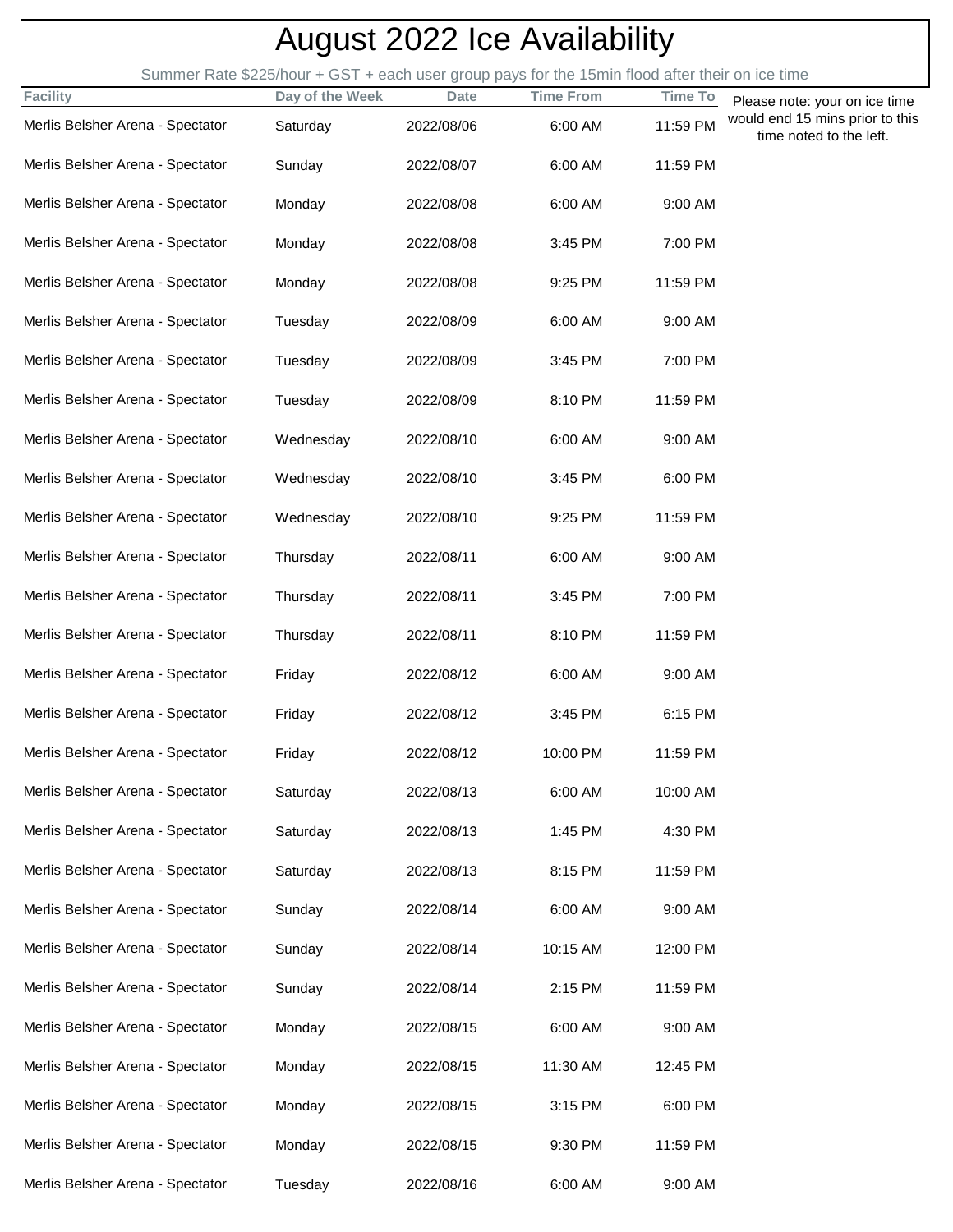| Merlis Belsher Community Rink    | Monday    | 2022/08/01 | 6:00 AM  | 7:00 PM  |
|----------------------------------|-----------|------------|----------|----------|
| Merlis Belsher Arena - Spectator | Wednesday | 2022/08/31 | 8:00 PM  | 11:59 PM |
| Merlis Belsher Arena - Spectator | Wednesday | 2022/08/31 | 6:00 AM  | 1:00 PM  |
| Merlis Belsher Arena - Spectator | Tuesday   | 2022/08/30 | 8:00 PM  | 11:59 PM |
| Merlis Belsher Arena - Spectator | Tuesday   | 2022/08/30 | 6:00 AM  | 1:00 PM  |
| Merlis Belsher Arena - Spectator | Monday    | 2022/08/29 | 6:30 PM  | 11:59 PM |
| Merlis Belsher Arena - Spectator | Monday    | 2022/08/29 | 6:00 AM  | 1:00 PM  |
| Merlis Belsher Arena - Spectator | Sunday    | 2022/08/28 | 7:30 PM  | 11:59 PM |
| Merlis Belsher Arena - Spectator | Sunday    | 2022/08/28 | 6:00 AM  | 8:15 AM  |
| Merlis Belsher Arena - Spectator | Saturday  | 2022/08/27 | 9:30 PM  | 11:59 PM |
| Merlis Belsher Arena - Spectator | Saturday  | 2022/08/27 | 6:00 AM  | 8:45 AM  |
| Merlis Belsher Arena - Spectator | Friday    | 2022/08/26 | 9:45 PM  | 11:59 PM |
| Merlis Belsher Arena - Spectator | Friday    | 2022/08/26 | 6:00 AM  | 8:15 AM  |
| Merlis Belsher Arena - Spectator | Thursday  | 2022/08/25 | 10:00 PM | 11:59 PM |
| Merlis Belsher Arena - Spectator | Thursday  | 2022/08/25 | 6:00 AM  | 9:00 AM  |
| Merlis Belsher Arena - Spectator | Wednesday | 2022/08/24 | 8:45 PM  | 11:59 PM |
| Merlis Belsher Arena - Spectator | Wednesday | 2022/08/24 | 4:30 PM  | 6:00 PM  |
| Merlis Belsher Arena - Spectator | Wednesday | 2022/08/24 | 6:00 AM  | 9:00 AM  |
| Merlis Belsher Arena - Spectator | Tuesday   | 2022/08/23 | 10:00 PM | 11:59 PM |
| Merlis Belsher Arena - Spectator | Tuesday   | 2022/08/23 | 6:00 AM  | 9:00 AM  |
| Merlis Belsher Arena - Spectator | Monday    | 2022/08/22 | 8:45 PM  | 11:59 PM |
| Merlis Belsher Arena - Spectator | Monday    | 2022/08/22 | 6:00 AM  | 9:00 AM  |
| Merlis Belsher Arena - Spectator | Sunday    | 2022/08/21 | 5:15 PM  | 11:59 PM |
| Merlis Belsher Arena - Spectator | Sunday    | 2022/08/21 | 12:30 PM | 2:30 PM  |
| Merlis Belsher Arena - Spectator | Sunday    | 2022/08/21 | 6:00 AM  | 10:00 AM |
| Merlis Belsher Arena - Spectator | Wednesday | 2022/08/17 | 11:30 AM | 12:45 PM |
| Merlis Belsher Arena - Spectator | Wednesday | 2022/08/17 | 6:00 AM  | 9:00 AM  |
| Merlis Belsher Arena - Spectator | Tuesday   | 2022/08/16 | 8:45 PM  | 11:59 PM |
| Merlis Belsher Arena - Spectator | Tuesday   | 2022/08/16 | 3:15 PM  | 4:30 PM  |
| Merlis Belsher Arena - Spectator | Tuesday   | 2022/08/16 | 11:30 AM | 12:45 PM |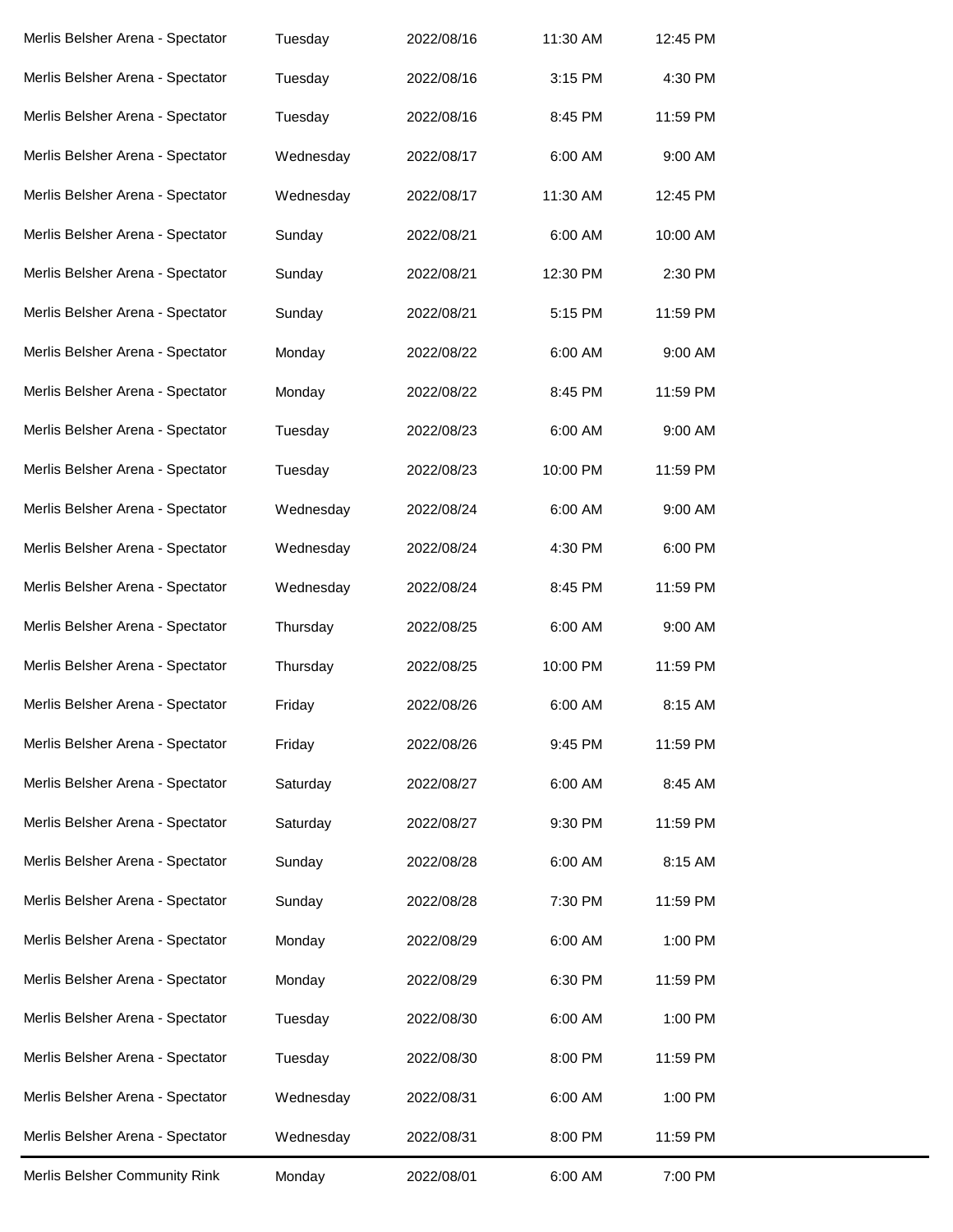| Merlis Belsher Community Rink | Monday    | 2022/08/01 | 9:25 PM  | 11:59 PM |
|-------------------------------|-----------|------------|----------|----------|
| Merlis Belsher Community Rink | Tuesday   | 2022/08/02 | 6:00 AM  | 5:30 PM  |
| Merlis Belsher Community Rink | Tuesday   | 2022/08/02 | 8:10 PM  | 9:30 PM  |
| Merlis Belsher Community Rink | Tuesday   | 2022/08/02 | 10:45 PM | 11:59 PM |
| Merlis Belsher Community Rink | Wednesday | 2022/08/03 | 6:00 AM  | 4:30 PM  |
| Merlis Belsher Community Rink | Wednesday | 2022/08/03 | 9:25 PM  | 11:59 PM |
| Merlis Belsher Community Rink | Thursday  | 2022/08/04 | 6:00 AM  | 5:30 PM  |
| Merlis Belsher Community Rink | Thursday  | 2022/08/04 | 8:10 PM  | 11:59 PM |
| Merlis Belsher Community Rink | Friday    | 2022/08/05 | 6:00 AM  | 11:59 PM |
| Merlis Belsher Community Rink | Saturday  | 2022/08/06 | 6:00 AM  | 11:59 PM |
| Merlis Belsher Community Rink | Sunday    | 2022/08/07 | 6:00 AM  | 11:59 PM |
| Merlis Belsher Community Rink | Monday    | 2022/08/08 | 6:00 AM  | 11:59 PM |
| Merlis Belsher Community Rink | Tuesday   | 2022/08/09 | 6:00 AM  | 5:30 PM  |
| Merlis Belsher Community Rink | Tuesday   | 2022/08/09 | 7:00 PM  | 9:30 PM  |
| Merlis Belsher Community Rink | Tuesday   | 2022/08/09 | 10:45 PM | 11:59 PM |
| Merlis Belsher Community Rink | Wednesday | 2022/08/10 | 6:00 AM  | 11:59 PM |
| Merlis Belsher Community Rink | Thursday  | 2022/08/11 | 6:00 AM  | 5:30 PM  |
| Merlis Belsher Community Rink | Thursday  | 2022/08/11 | 7:00 PM  | 11:59 PM |
| Merlis Belsher Community Rink | Friday    | 2022/08/12 | 6:00 AM  | 11:59 PM |
| Merlis Belsher Community Rink | Saturday  | 2022/08/13 | 6:00 AM  | 11:59 PM |
| Merlis Belsher Community Rink | Sunday    | 2022/08/14 | 6:00 AM  | 11:59 PM |
| Merlis Belsher Community Rink | Monday    | 2022/08/15 | 6:00 AM  | 7:15 PM  |
| Merlis Belsher Community Rink | Monday    | 2022/08/15 | 8:45 PM  | 11:59 PM |
| Merlis Belsher Community Rink | Tuesday   | 2022/08/16 | 6:00 AM  | 5:30 PM  |
| Merlis Belsher Community Rink | Tuesday   | 2022/08/16 | 8:15 PM  | 9:30 PM  |
| Merlis Belsher Community Rink | Tuesday   | 2022/08/16 | 10:45 PM | 11:59 PM |
| Merlis Belsher Community Rink | Wednesday | 2022/08/17 | 6:00 AM  | 4:45 PM  |
| Merlis Belsher Community Rink | Wednesday | 2022/08/17 | 10:40 PM | 11:59 PM |
| Merlis Belsher Community Rink | Thursday  | 2022/08/18 | 6:00 AM  | 9:00 AM  |
| Merlis Belsher Community Rink | Thursday  | 2022/08/18 | 11:30 AM | 12:45 PM |